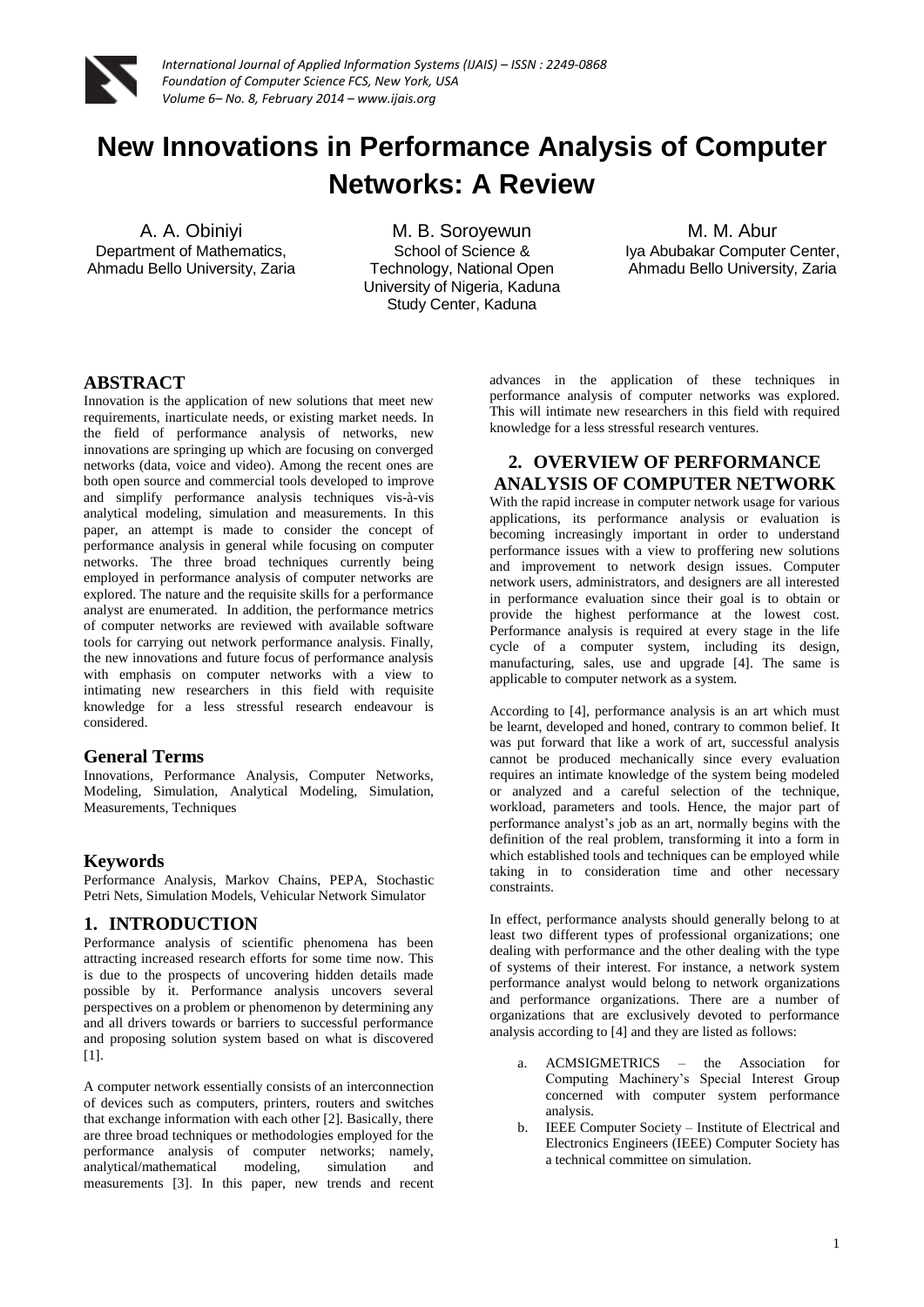

- ACM SIGSIM The ACM Special Interest Group on Simulation.
- d. The Society for Computer Simulation
- e. The Computer Measurement Group (CMG)
- f. The Society for Industrial and Applied Mathematics (SIAM)
- g. The International Federation for Information Processing (IFIP) Working Group 7.3
- h. The Operations Research Society of America (ORSA)

Also of relevance to the analyst is the availability of journals primarily devoted to computer systems performance evaluation from the above listed (a-h) performance organizations. Moreover, courses on statistical inference, operations research, stochastic processes, decision theory, time series analysis, design of experiments, system simulation, queuing theory and other related subjects may be considered in order to enhance the skill of the performance analyst [4].

In order to avoid common mistakes usually made in performance analysis, a comprehensive list of the systematic approach to performance evaluation were detailed in [4] which are summarized as follows:

- a. Stating the goals and defining the system boundaries
- b. Listing the services and possible outcomes of the system
- c. Selecting the correct performance metrics related to the system
- d. Listing the system and workload parameters
- e. Selecting the factors to study and their values
- f. Selecting the right evaluation techniques for the study
- g. Selecting the workload that is representative of the real life usage of the system
- h. Designing the experiments for the study
- i. Analyzing and interpreting the data
- j. Presenting the results in an easily understandable manner.

### **2.1 Reasons for Performance Study**

There are a number of reasons performance analysis study may be undertaken as stated in [7]. They are mostly economic reasons used in taking investment decisions and are summarized in *a* to *e*.

- a. To find out performance bottlenecks in existing systems and develop improvements.
- b. For capacity planning: for instance, how much resources should be spent to obtain some desired level of service quality?
- c. For performance comparison of systems, algorithms and protocols; for example, given two protocols which one is better and in which respect?
- d. To verify the claims of product designers and manufacturers or service providers; e.g. is the Internet service provider able to guarantee a certain minimum bandwidth as promised?
- e. For predicting the performance at future workloads or operating conditions (forecasting).

# **2.2 Performance Metrics Used In Computer Networks**

According to [8], a performance metric is a standard definition of a measurable quantity that indicates some aspect of performance. Performance metrics are the criteria used to evaluate the performance of a system [7]. There are a number of metrics applicable to computer networks, but the focus of this write-up will be on those metrics which are of greatest relevance to network performance [9]. New innovations are being employed to accurately monitor, measure and study their effects on network performance. The mostly concerned performance metrics include the following [6] [9]:

- a. Availability
- b. Throughput
- c. Packet Loss
- d. Latency
- e. Delay
- f. Jitter
- g. Bandwidth

#### **2.2.1 Availability**

Availability metric assesses how robust the network is; it presents the percentage of time the network is running without any failure of specific network elements or any problem affecting the availability of services [9]. It can also include the Mean Time To Failure (MTTF) which means the uptime [10]. This is the time a machine, typically a computer, has been working and available.

### **2.2.2 Throughput**

This refers to the average rate of successful data or message delivery over a communication link or system and is usually measured in bits per second (bit/s or bps) [6].

#### **2.2.3 Packet Loss**

Packet loss and error metrics are indicative of the network congestion conditions and/or transmission errors and/or equipment malfunctioning. They basically measure the fraction of packets lost in a network due to buffer overflows or other reasons or the fraction of error bits or packets [9].

#### **2.2.4 Latency**

Latency refers to the amount of time it takes for data to travel from one location to another across a network. It is usually measured in millisecond (ms). It is sometimes referred to as delay because software may often wait to execute some function while data travels back and forth across the network [11] [6].

### **2.2.5 Delay**

In a general sense, delay refers to a lapse of time. Delay metrics also assess the network congestion conditions or effect of routing changes. The delay of a network specifies how long it takes for a bit of data to travel across the network from one node or endpoint to another. In Internet Protocol (IP) network, this is generally the round trip delay for an IP packet within the IP network [6][9][15].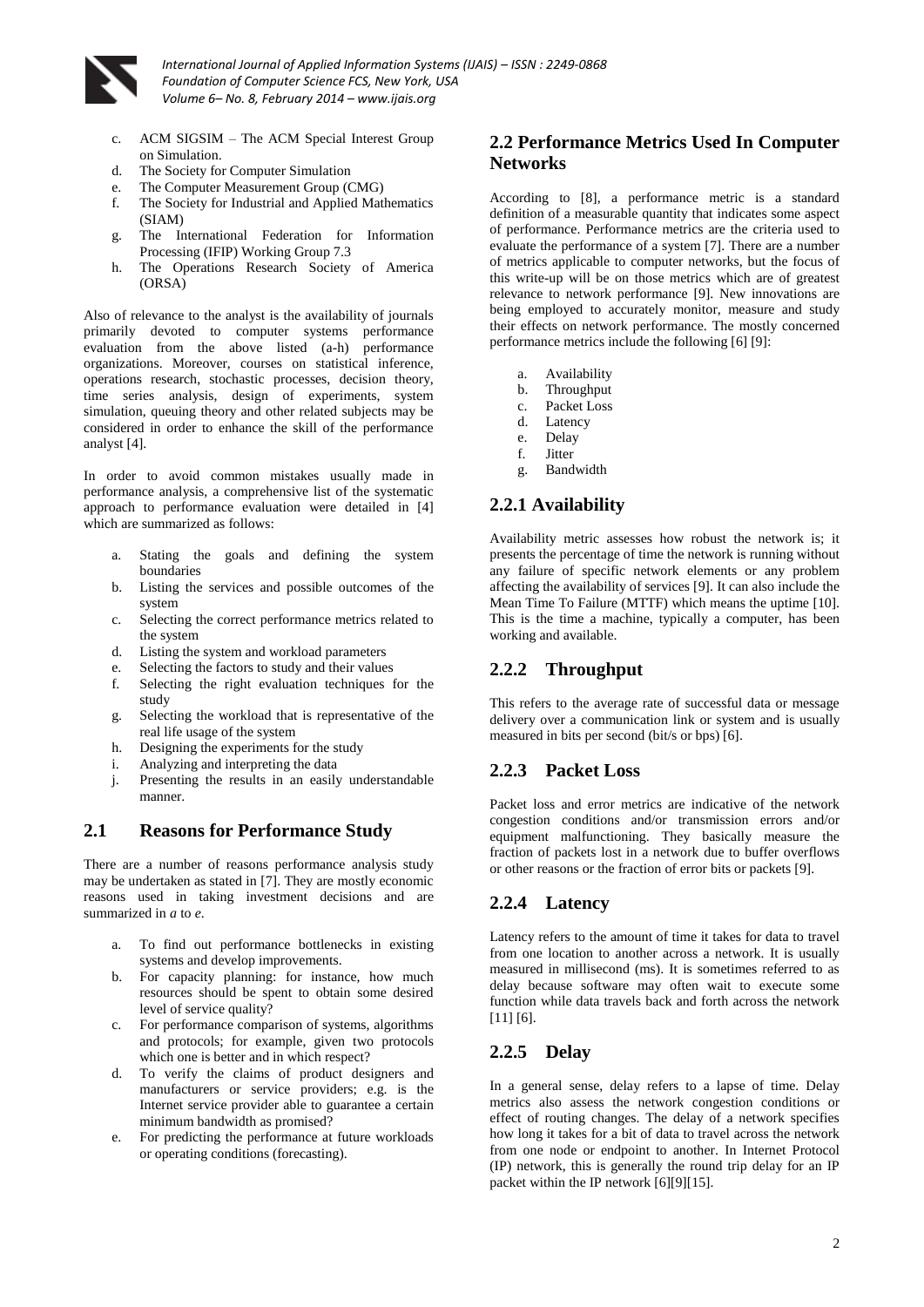

#### **2.2.6 Jitter**

Jitter is often used as a measure of variability over time of the packet latency across a network. A network with constant latency has no variation (or jitter). Packet jitter is expressed as an average of the deviation from the network mean latency. It is usually referred to as Packet Delay Variation (PDV) [13]. Jitter often refers to variation in the amount of latency [11].

### **2.2.7 Bandwidth**

Bandwidth means the used capacity or available capacity. It may also refer to consumed bandwidth, corresponding to achieved throughput which is the average rate of successful data transfer through a communication path [14]. Bandwidth metrics, in practice, assess the amount of data that a user can transfer through the network in a time unit and may be dependent or independent from the existing network traffic [9].

### **3. PERFORMANCE ANALYSIS TECHNIQUES USED IN COMPUTER NETWORKS**

Performance is one of the most important non-functional aspects of any system (either hardware or software). Performance analysis applies certain techniques to existing or envisioned systems such as computer systems and communication networks to assess performance measures of interest for example delay, response times, throughput, processing times or jitter [7].

The three techniques mostly employed in performance evaluation as stated earlier are analytical (or mathematical) modeling, simulation and measurements [4]. The choice of the techniques used depends on a number of criteria. When the system under investigation already exists as when designing an improved version of a product, measurement technique can be used. On the other hand, when the system does not exist or is too difficult to deal with, a performance model must be developed. Modeling may be an abstract mathematical representation of the system behaviour or an operational abstraction implemented as a simulator [18]. Analytical modeling and simulation models can be used for situations where measurement is not possible. However, a combination of two or more of the techniques would be more convincing to others [4] [7]. Sections 2.2, 2.3 and 2.4 reviewed these techniques.

### **3.1 Analytical Modeling**

A model is an approximate representation of a physical situation. A useful model explains all relevant aspects of a given situation. Such models can be used instead of experiments to answer questions regarding the given situations. When adequately constructed, models therefore allow the analyst to avoid the costs of experimentation namely; labour, equipment and time. Analytical or mathematical models are used when the observational phenomenon has measurable properties [19]. The main existing mathematical techniques are based on the following formalisms: Operational laws, Queuing networks, Petri nets and Process algebras, with some variants like Stochastic Petri Nets and Stochastic Automata Networks. These techniques

are basically special cases of Markov chain or more complex discrete state non-Markovian models [18]. The various techniques that fall under analytical modeling are discussed in this section. However, it is needful to briefly introduce operational laws here. Basically, *operation laws* are simple equations which may be used as an abstract representation or model of the average behaviour of almost any system. Their strength lies in their simplicity and in the fact that they are very general; almost no assumptions are made about the behaviour of the random variables characterizing the system [39].

#### **3.1.1 Markov Chains**

A Markov Chain is a collection of random variables {*X<sup>t</sup>* } (where the index  $_t$  runs through  $0,1,......$ ) having the property that, given the present, the future is conditionally independent of the past [20].

Hence,

$$
P(X_t = j | X_0 = i_0, X_1 = i_1, ..., X_{t-1} = i_{t-1}) = P(X_t = j | X_{t-1} = i_{t-1})
$$
\n... (eqn. 1)

Generally, if a Markov sequence of random variates  $X_n$  take the discrete values  $a_1, a_2, \ldots, a_n$  then

$$
P(x_n = a_{in} | x_{n-1} = a_{in-1}, ..., x_1 = a_{i1}) =
$$
  
 
$$
P(x_n = a_{in} | x_{n-1} = a_{in-1}),
$$
 ... (eqn. 2)

and the sequence  $x_n$  is called a Markov chain [20].

Discrete time Markov chain (DTMC) or continuous time Markov chain (CTMC) are state transition systems in which each transition has an associated probability (in DTMCs) or rate (in CTMCs). Hence they can be used to model a wide class of concurrent systems that satisfy the Markov property. Semi-Markov chains (SMCs) relax the Markov property assumption in CTMCs by requiring it to hold only at state transition instants. Then the times spent in each state need not be exponential (as in a CTMC) and can depend on the next state as well. In recent time, SMCs have been used to enhance expressive power in performance modeling [18].

### **3.1.2 Queuing Networks**

Queuing theory is the mathematical study of waiting lines or queues. In it, a model is constructed so that queue lengths and waiting times can be predicted. It has found useful applications in operation research, telecommunications, traffic engineering, computing and the design of diverse building structures [21]. A queuing system describes the system as a unique resource while a queuing network describes the system as a set of interacting resources [22]. Queuing Network (QN) also refers to as networks of queues are systems of a number of queues that are connected by customer routing. A QN can be formalized as a directed graph in which the nodes are queues, often called service centres, each representing a resource in the system. Customers representing the jobs, users or tasks in the system, flow through the model and compete for these resources [18] as shown in figure 1.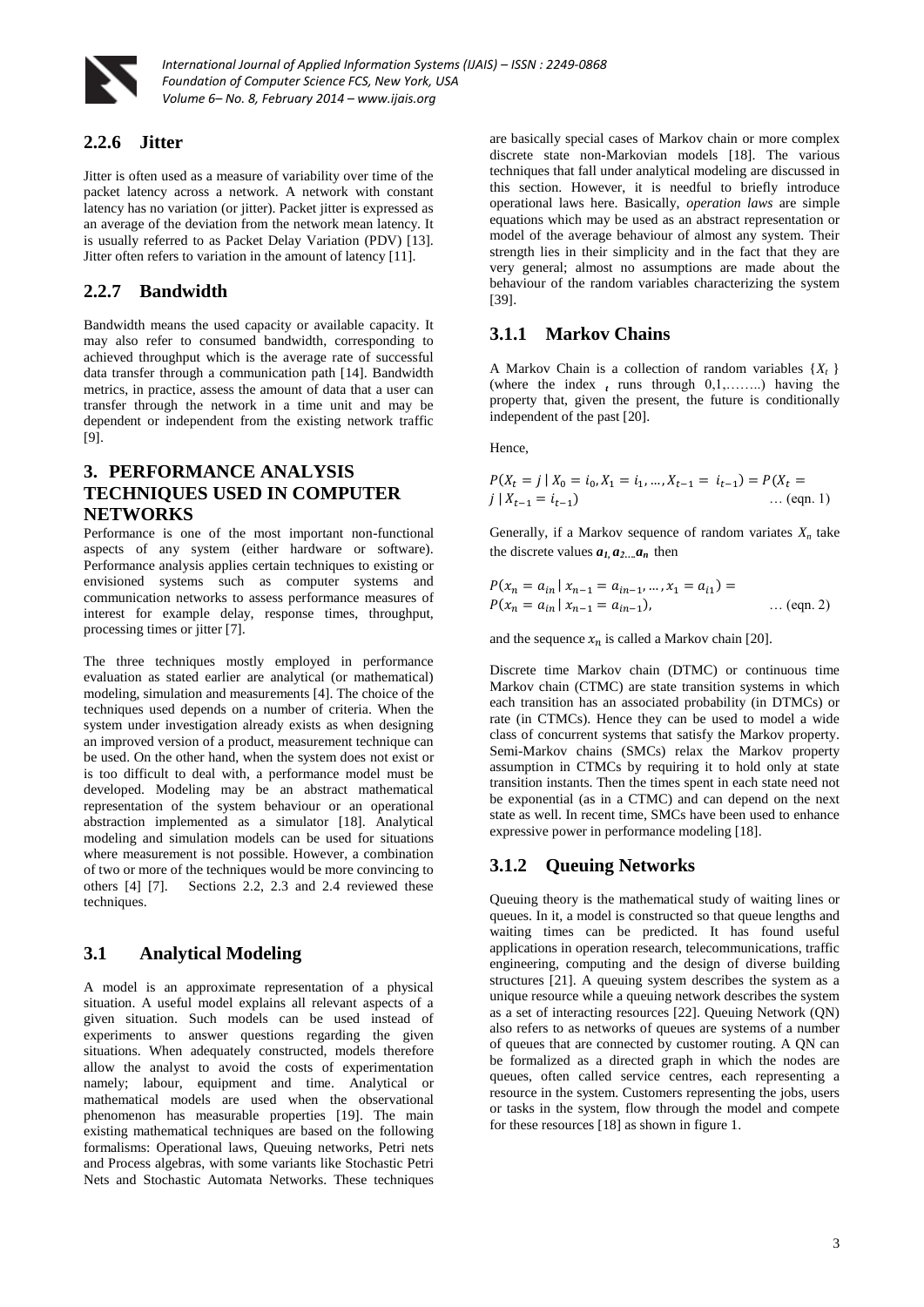



**Figure1: The state transition diagram for a simple M/M/1 queue (Source: [23])**

The arcs of the network represent the topology of the system, and together with the routing specification determine the paths that customers take through the network [18].

# **3.1.3 Petri Nets (PN)**

Petri nets were originally introduced by C.A. Petri in 1962 and are essentially a graphical and mathematical modeling tool applicable to many systems [24, 25]. According to [24] a PN is a 5-tuple  $PN = (P, T, F, W, M)$ , where

 $P = \{p_1, p_2, \ldots, p_m\}$  is a finite set of *places* (drawn as circles);

 $T = \{t_1, t_2, \dots, t_n\}$  is a finite set of *transitions* (drawn as bars);

 $F \subseteq (P \times T) \cup (T \times P)$  is a set of arcs connecting *P* and *T*;

 $W: F \rightarrow \{1, 2, 3, \ldots\}$  is weight function;

 $M: P \rightarrow \{0, 1, 2, \ldots\}$  is the *marking* which denote the number of tokens ( drawn as black dots) in place P and the initial marking is denoted as *M<sup>0</sup>* .

Petri nets are directed graphs with two types of nodes, places and transitions, and unidirectional arcs between them. Generally, tokens move between places according to the firing rules imposed by the transitions [18]. PN have been found to be very useful in the study of behaviour of many real-world scenarios such as concurrency, sequencing, synchronization and conflict. Essentially in computer networks, it can be used to describe and verify the communication protocols [18, 25].

### **3.1.3.1 Stochastic Petri Nets (SPN)**

Since the concept of time is not explicitly stated in the original definition of Petri nets, hence, for performance analysis of dynamic systems, it is important and useful to introduce time delay associated with transitions in the PN models. Such PN model is said to be deterministic (or timed) net or a stochastic net if the delays are deterministic or probabilistic in nature respectively [24, 26]. SPN are Petri nets where exponentially distributed firing time is attached to each transition. A detailed treatment on SPN can be found in [24, 25 and 26].

In Generalized Stochastic Petri nets (GSPN) [27], transitions are allowed to be either *timed* or *immediate.* Immediate transitions always have priority over timed transitions to fire. When SPN is applied to performance analysis of computer networks, places can be used to denote number of packets or cells in the buffer or the number of active users or flows in the system, while the arrival and departure of packets, cells, users or flows can be represented by transitions.

Extended Stochastic Petri Nets (ESPNs) was defined in 1984 by the "Duke group" (Trivedi and his student Bechta Dugan) which put the emphasis on general distributions and transient analysis of SPNs using simulation. The result of their work led to the development of DEEP, a FORTRAN package for the simulation of ESPN [28].

### **3.1.3.2 Stochastic Reward Nets (SRNs)**

SRNs are actually derived from GSPN but extend it further [30]. Every tangible marking can be associated with a reward rate in SRN. It is quite possible to map SRN into Markov reward model giving rise to a variety of performance measures which can then be specified and calculated using a convenient formalism [24]. Other variants or extensions to SRN are Non-Markovian Stochastic Petri Nets and Fluid Stochastic Petri Nets which are treated in details in [24 and 30].

# **3.1.4 Stochastic Automata Networks**

Stochastic Automata Network (SAN) is a formalism for the definition and the solution of complex systems with a very large state space. The main advantage of using SAN is its memory efficiency [31, 32]. Its basic idea is to represent a whole system by a collection of subsystems with an independent behaviour and occasional interdependencies. Each subsystem is described as a stochastic automaton which represents a certain number of states, with rules or probability functions that govern the movements from one state of the automata to the other [33]. SAN has been used efficiently in areas like machine decomposition, systolic computing, neutral computing and IP networks [34, 33].

### **3.1.5 Performance Evaluation Process Algebra (PEPA)**

PEPA is a stochastic process algebra designed for modeling computer and communication systems introduced by Jane Hillston in 1994 [36, 37]. In PEPA the actions are assumed to have a duration or delay. Rates are drawn from the exponential distribution and PEPA models are finite-state and so give rise to a stochastic process. Hence it can be used to study quantitative properties of models of computer and communication systems. PEPA has a small set of combinators; prefix, choice, co-operation and hiding. The main advantage of characterizing the corresponding class of PEPA models is that by 'lifting' the definition from the stochastic process level in to a formally defined high-level modeling paradigm, automatic detection of these structures is facilitated when they occur [37, 38].

We have endeavored to describe all the available formalisms under mathematical modeling. In the following sections we proceed to discuss the remaining two techniques.

# **3.2 Simulation Models**

Analytical models considered in earlier section, are a representation which can be analyzed mathematically to deduce the behaviour of the system and is often referred to as a *mathematical abstraction* of the system. Simulation models, on the other hand, can be regarded as an *algorithmic*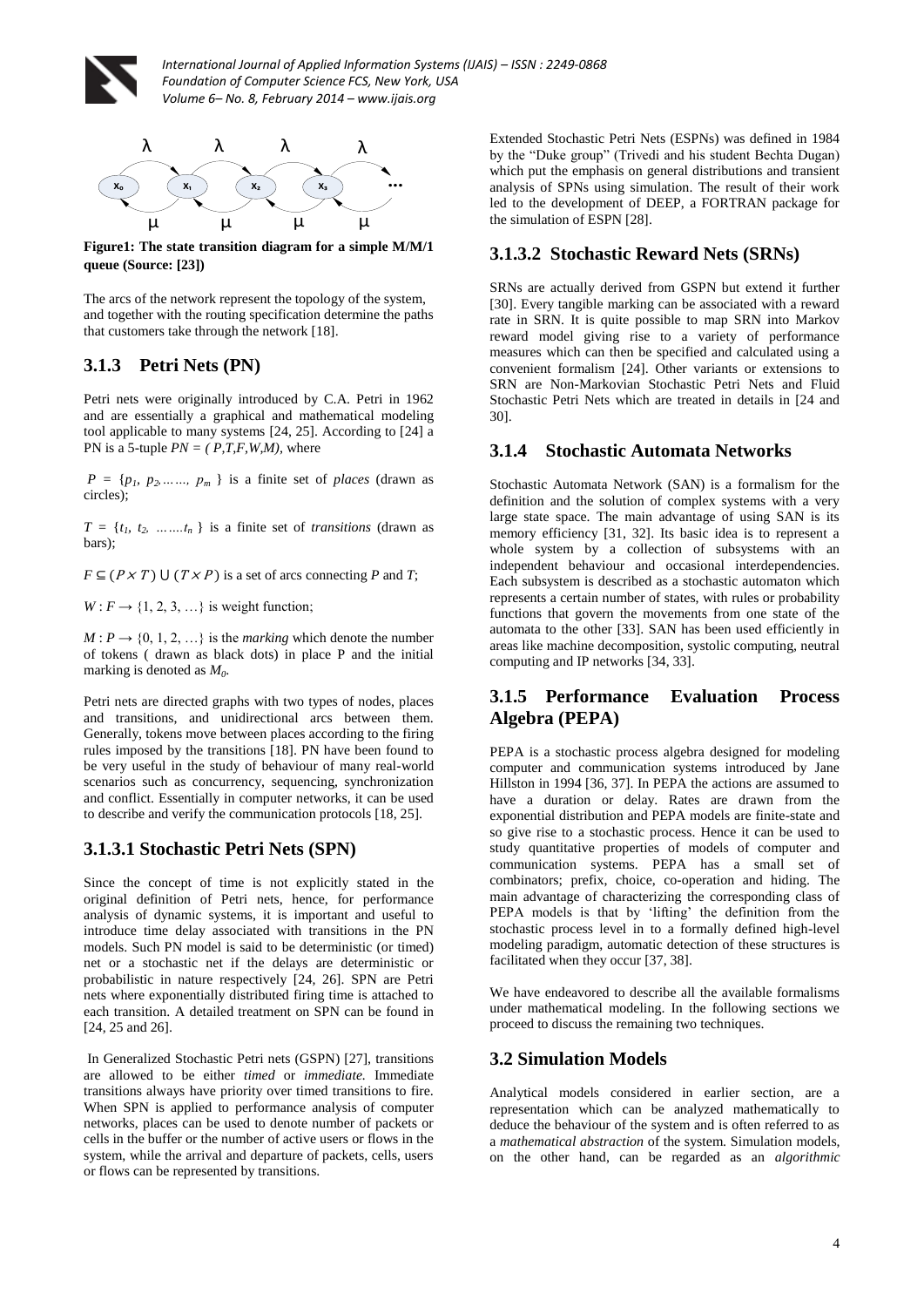

*abstraction* of the system that produces a representation which when executed reproduces the behaviour of the system [40].

A simulation of a system is the operation of a model of the system. The model can be reconfigured and experimented with; usually this is not possible or impractical to do in the real-life system. Generally, simulation is a tool to evaluate the performance of a system, existing or proposed under different configurations of interest and over a long period of real time [41, 40]. There is discrete event simulation and continuous simulation. The former is less detailed than the latter but it is much simpler to implement. Hence it is used in a wide variety of situations. Figure 2 shows the basic steps involved in carrying out a simulation study.

A simulation model is a computer program written in a general-purpose or specific simulation language. It usually implements the most important aspects of the system under study in a simplified manner and allows for a greater level of detail than analytical modeling [10].

As stated in [41] the steps involved in developing a simulation model, designing a simulation experiment and performing simulation analysis are: Identify the problem, Formulate the problem, Collect and process real system data, Formulate and develop a model, Validate the model, Document model for future use, Select appropriate experimental design, Establish experimental conditions for runs, Perform simulation runs, Interpret and present results and Recommend further course of action. For detailed discussion on the aforementioned steps, other benefits of simulation modeling and pitfalls to avoid please see [4, 41].

#### **3.3 Empirical Measurement**

Measurement-based performance analyses have become an increasingly important component of network research. Measurements are carried out by using software and hardware

monitoring devices. Hardware monitoring devices include probes and sensors, counters, as well as devices for date display and recording. In addition, software monitoring records certain events and information about the system state. This is otherwise called operational analysis which covers measurement and estimation of the real system. Analysis results can then be used for improving performance and setting up new bounds of the system [43].

Measurement is necessary for understanding current system behavior and how new systems will behave. Measurement is meaningless without careful analysis. Measurement and analysis enable models to be built which can be used to effectively develop and evaluate new techniques. It is important to determine what to measure before any measurements take place [44]. Many tools have been developed to measure/monitor general characteristics of network performance. All network performance measurement tools can be categorized into two broad categories: (1) nonintrusive measurement or passive tools e.g. tcpdump and Simple Network Management Protocol (SNMP) tools and (2) intrusive measurement or active tools e.g. traceroute and ping [44, 45].

Non-intrusive or passive measurement measures the network behavior by observing the packet arrival rate at an end system and making some deduction on the state of the network, thereby deducing the network performance on the basis of these observations. In contrast, intrusive or active measurement refers to the controlled injection of packets into the network and the subsequent collection of packets [45].

Invariably, measured data need to be analyzed and the results should be properly interpreted. Analyzing such data in networks is usually done using statistical methods like averaging, dispersion (variability), correlations, regression analysis, distributional analysis, frequency analysis, principalcomponent analysis and cluster analysis [44].



**Figure 2: Basic steps involved in a simulation study (Source: [42])**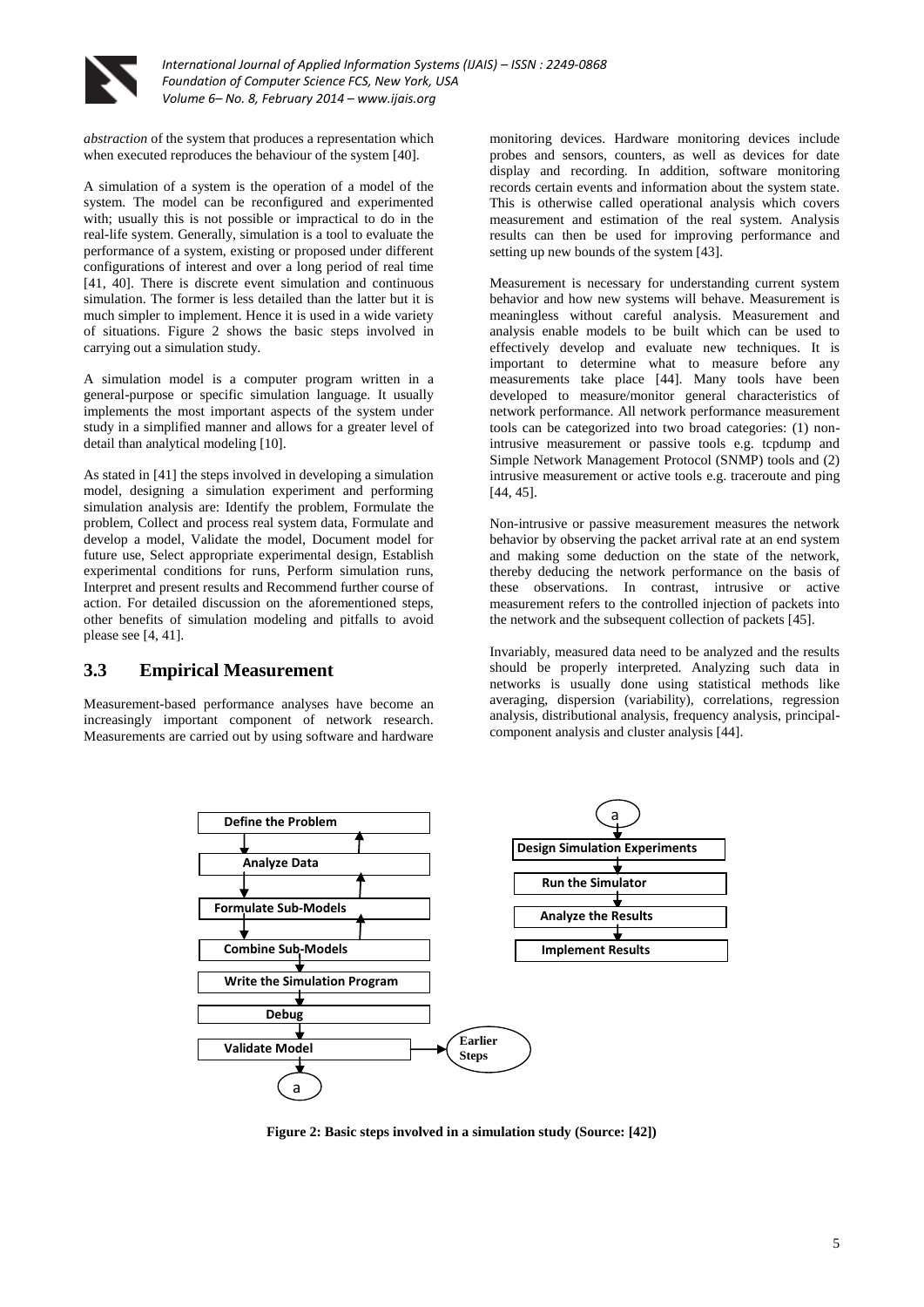

# **4. AVAILABLE SOFTWARE TOOLS FOR NETWORK PERFORMANCE ANALYSIS**

There are a plethora of tools available for the performance analysis of networks. In this section, we consider software tools available for use in each of the major categories; analytical modeling, simulation modeling and empirical measurements.

# **4.1 Software Tools for Analytical Modeling**

Analytical modeling abstracts the features of a computer network system as a set of parameters or parameterized functions in order to make the modeling task easier [46]. These mathematical derivations which give rise to some system equations are then solved to yield the network performance. Considering that computer networks are nondeterministic in behavior or stochastic, statistical models are usually employed to represent the random events happening in computer networks. MATLAB, Mathematica, Maple and their open source counterparts like GNU Octave are available for this purpose. Another tool called PEPA workbench was used in [35] and enunciated in [54]. PEPAroni, a discrete event simulator developed by Graham Clark and PEPA Plug-in Project are available in [55].

# **4.2 Software Tools for Simulation Modeling**

In [47], a brief overview of suitable simulation tools for education and research on network was presented. The ones mentioned in the paper are OPNET (Optimum Performance Network) Modeler, OPNET IT Guru academic edition, Network II.5, SES/Workbench, BONes Designer and COMNET III. In addition, the advanced modeling features of OPNET Modeler were discussed.

NS-3 (Network Simulator -3) and OMNeT++ (Objective Modular Network Testbed in C++) were extensively discussed in [49] as discrete-event based network simulation tools. The book is aimed at graduate students and researchers in the field of network technologies. A comprehensive list of computer simulation software classified under open source and proprietary is available in [48] while [56] did an overview of about 42 different simulation and modeling tools. Under open source, the list contained ASCEND, DWSIM, Elmer Facsimile, Galatac, GNU Octave, NS-3 and SimPy. Of interest in proprietary class are NetSim, Wolfram System Modeler, MATLAB, ExtendSim and HyperWorks.

# **4.3 Software Tools for Network Measurement and Analysis**

A number of software tools are available for network performance monitoring and measurement. They are broadly categorized into non-intrusive and intrusive measurement tools according to [45]. In [50, 51], common non-intrusive data collection tools are tcpdump, tcptrace, Corsan, IPTraf, fsflows, NeTraMet, NetPredict and CoralReef while intrusive or active probing tools are mping, pathcar, treno, traceroute, echoping, ping, Nettest, Traceping, Imeter, scamper and dummynet among others.

Other tools like Ntop, nfstat, NfSen, JKFlow, Stager, Argus, AutoFocus, CoMo, Cricket Beluga, cflowd, Wireshark, Fluxoscope, Flamingo, NetFlow Monitor and NetPy are described in [51].

# **5. NEW INNOVATIONS IN PERFORMANCE ANALYSIS OF NETWORKS**

Innovation is the application of new solutions that meet new requirements, inarticulate needs, or existing market needs. An innovation is something original, new and important – in whatever field – that breaks into (or obtains a foot hold) in a market or society [53]. In the field of performance analysis of networks, new innovations are springing up which are focusing on converged networks (data, voice and video). Among the recent ones are both open source and commercial tools developed to improve and simplify performance analysis techniques vis-à-vis analytical modeling, simulation and measurements. Of particular focus in this write-up are PEPA Plug-in/pypepa, MATLAB, SevOne, WinEyeQ, NS3, OMNET++, GNS3, VNS and OPNET,

# **5.1 PEPA Plug-in / pypepa**

The PEPA Plug-in project is a software tool that supports the stochastic process algebra PEPA. The tool enables Markovian steady-state as well as ODE analysis of PEPA models, and now has new interface for abstracting and model checking Continuous Stochastic Logic (CSL) properties. It is deployed as a contribution to the Eclipse Framework [45]. While pypepa is a library and a toolset for PEPA, it is not yet fully PEPA compatible. All the necessary features to make it fully PEPA compatible, plus more, are to be added in future versions [70]. These tools are being used in analytical modeling.

### **5.2 MATLAB (Matrix Laboratory)**

MATLAB is a high level language and interactive environment for numerical computation, visualization and programming. The language, tools, and built-in math functions allow exploration of multiple approaches and reaching a solution faster than with spreadsheets or traditional programming languages such as  $C/C++$  or Java [72]. It can be used for a range of applications including analytical modeling [71], signal processing and communications, image and video processing, control systems, test and measurement, computational finance and computational biology [72]. This tool can be deployed for both analytical and simulation modeling and measurements.

### **5.3 SevOne (Severity One)**

SevOne (a short form of Severity One) is a next generation solution designed to monitor, measure, report and alert on the status of today's dynamic converged network environments, with the Big Data networks and provide actionable insight about the networks, applications and systems in focus [57].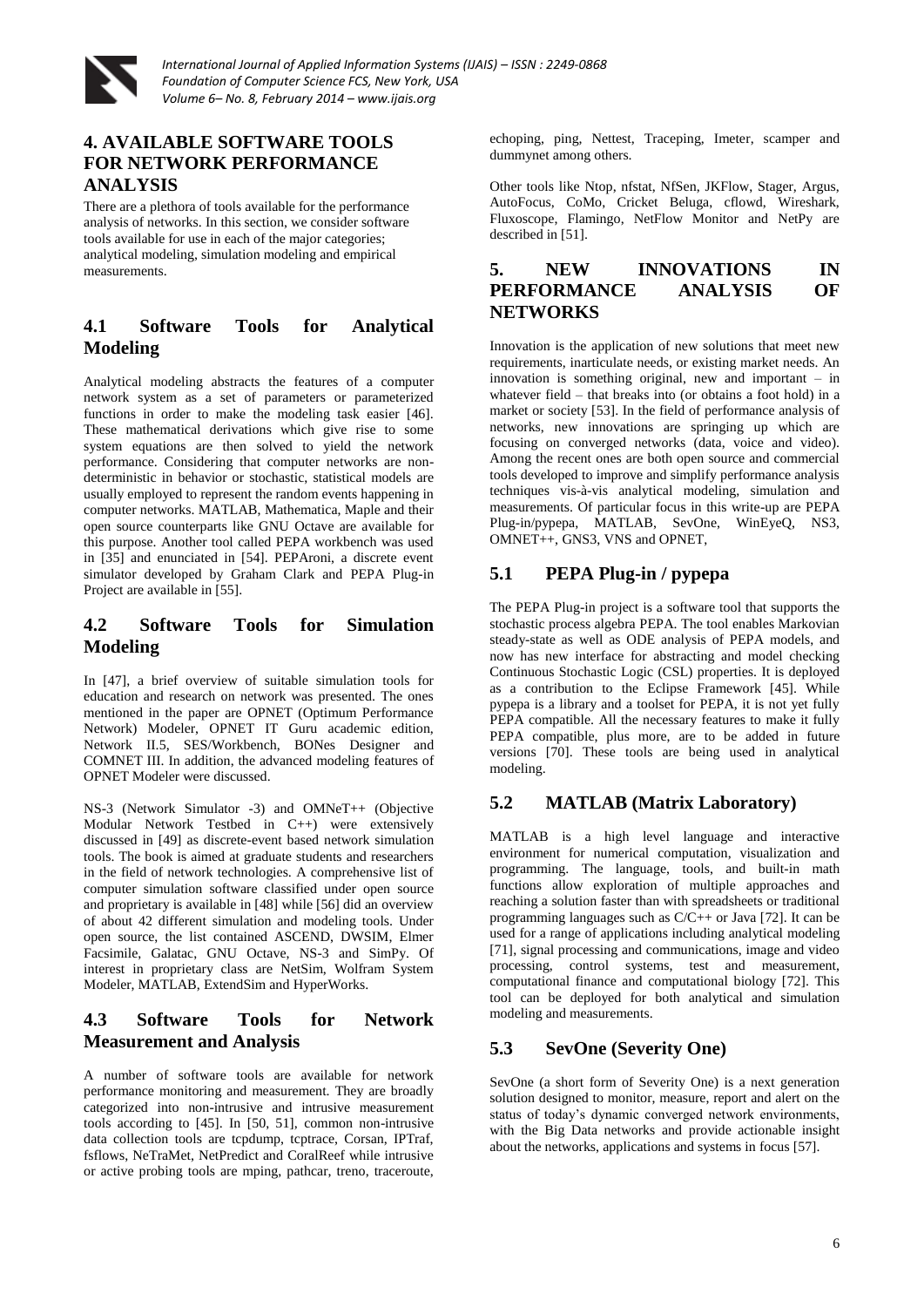



#### **Figure 3: SevOne Real-time Dashboard interface (Source: [66])**

SevOne meets the demands of today's networks and technologies with the ability to measure, monitor and analyze Ethernet backhaul performance, 4G networks and quality of experience for VoIP. It supports performance analysis of both IPv4 and IPv6 [57]. Though it is a commercial software there is a free version available for download and use at www.sevone.com.

### **5.4 NS-3 (Network Simulator-3)**

NS-3 is a discrete-event network simulator, targeted primarily for research and educational use. It is a free software and is publicly available for research, development and use. The goal of NS-3 is to develop a preferred, open simulation environment for networking research. It supports research on both IP and non-IP based networks but has been mostly used for wireless/IP simulations [58].

#### **5.5 GNS3 (Graphical Network Simulator 3)**

GNS3 is a Graphical Network Simulator that allows emulation of complex networks. It allows the emulation of Cisco IOSs on Windows, Linux and Mac OSX based computer. GNS3 uses the Scalable Vector Graphics (SVG) technology to provide high quality symbols for designing any network topology. It has been developed in python as an open source free program. The accuracy of GNS3 simulation is very high. It is a tool meant for learning and testing in a lab environment. It can also be used to experiment features or to check configuration that need to be deployed later on real devices [59]. It can be an invaluable tool for preparing for Cisco and Juniper certifications such as CCNA, CCNP and **CCIE** 

### **5.6 VNS (Vehicular Network Simulator)**

VNS is a high-performance simulator for vehicular networks. VNS is a simulation framework that completely integrates the mobility and network components in a transparent and efficient way, reducing the overhead of communication and synchronization between different simulators. It provides bidirectional interaction between a microscopic mobility model and network simulators such as NS-3 and OMNET++ [60]. Closely related to VNS is VEINS (Vehicles in Network Simulation) which is another open source Inter-Vehicular Communication (IVC) simulation framework composed of an event-based network simulator and a road traffic micro simulation model. Veins is made up of two distinct simulators, OMNET++ for network simulation and SUMO (Simulation of Urban Mobility) for road traffic simulation [61]. Another one is TraNS (Traffic and Network Simulation

Environment) which is a GUI tool that integrates traffic and network simulators (SUMO and ns2) to generate realistic simulations of Vehicular Ad hoc NETworks (VANETs) [62]

# **5.7 WinEyeQ**

WinEyeQ is one of the IP network performance analysis tools developed by Touchstone Technologies with particular focus on Voice over IP networks. It has support for a range of protocols such as SIP (Session Initiation Protocol), H323, MGCP (Media Gateway Control Protocol), Megaco (MEdia GAteway Controller), HTTP (Hypertext Transfer Protocol), SMTP (Simple Mail Transfer Protocol), POP3 (Post Office Protocol 3), FTP (File Transfer Protocol), real-time streaming protocol, SNMP (Simple Network Management Protocol) and Telnet. WinEyeQ also can capture video as well as RTP streams [63]. In addition to monitoring, measuring and reporting, it also helps diagnose where problems occur in the network. It collects the relevant information and has the ability to integrate that data into back office management systems, allowing them to troubleshoot remotely [64].



**Figure 4: Wineyeq user interface (Source : [67])**

### **5.8 Riverbed OPNET Modeler Suite**

Riverbed OPNET Modeler Suite comprises a suite of protocols and technologies, and features a sophisticated development environment. It allows realistic analysis of simulated networks to compare the impact of different technology designs on end-to-end behavior through the modeling of all network types and technologies [including VoIP (Voice over Internet Protocol), TCP (Transmission Control Protocol), OSPFv3 (Open Shortest Path First version 3), MPLS (Multi-Protocol Label Switching), IPv6 (Internet Protocol version 6) and more] [65].

## **6. THE FUTURE FOCUS OF PERFORMANCE ANALYSIS OF NETWORKS**

Performance and cost are the two primary characteristics for comparing different approaches to solving a computing or network design problem. Both characteristics can be considered along many dimensions, such as computation throughput and communication latency (performance) and power draw and price (cost). The duo possesses cross-cutting characteristics that apply to all research directions in the field of computing generally [68].

The future focus of performance analysis in computing generally will highly tilt towards prediction from performance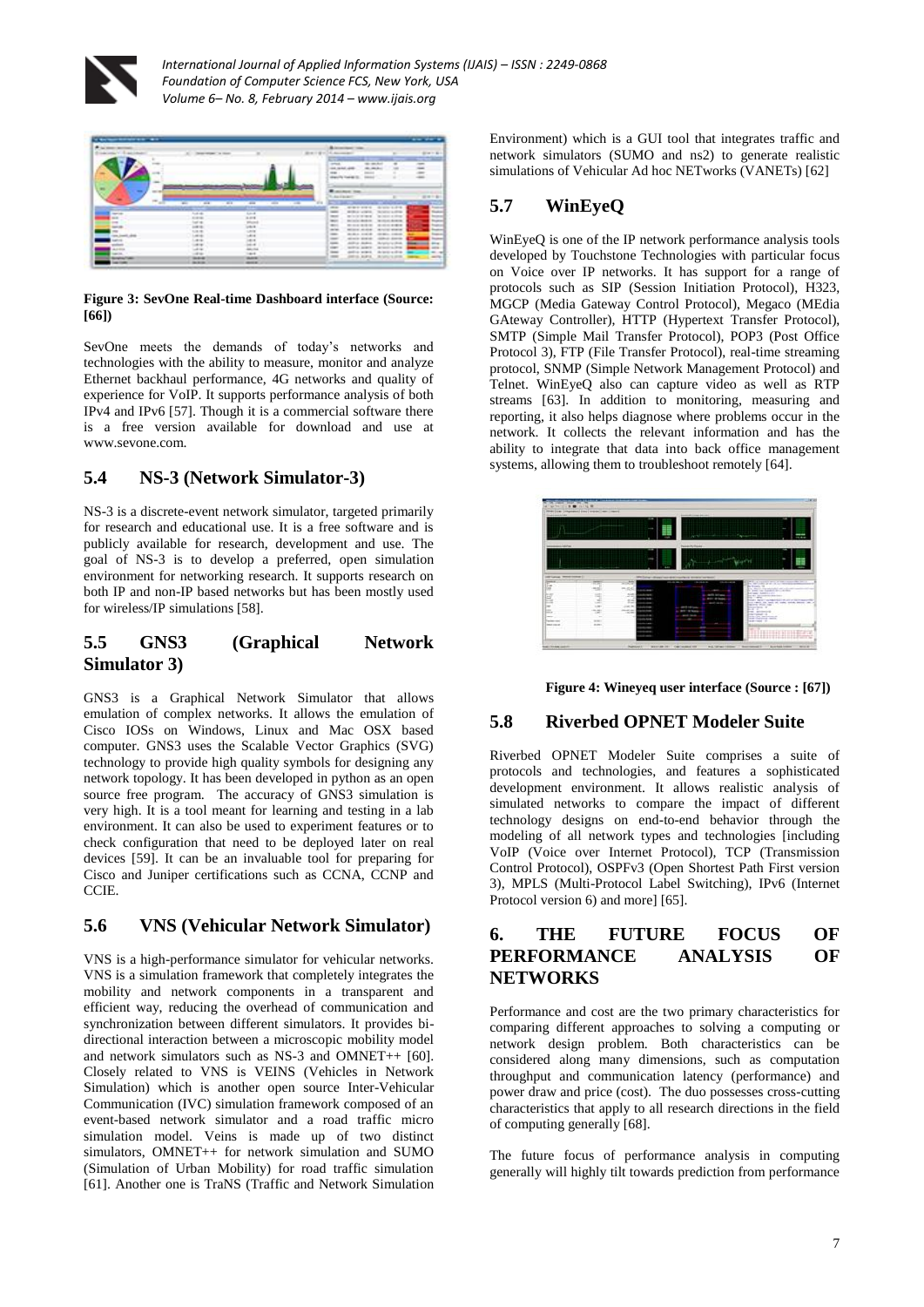

analysis results. This will be expected in the areas of high performance computing, high speed networks (converged and optical networks), future heterogeneous wireless networks which includes Universal Mobile Telecommunications System (UMTS), Global System for Mobile Communications (GSM), Wi-Fi (Wireless Fidelity – a trademark name used to describe all network components based on IEEE 802.11 standards), WiMAX (Worldwide Interoperability for Microwave Access) , wireless sensor networks, 4G wireless networks and Ad-hoc networks like Mobile Ad-hoc Network (MANET) and Vehicular Ad-hoc Network (VANET) [69]. The research focus in these areas will also encompass the emergent cloud technologies, software-defined networks and the next-generation protocol (IPv6).

The future roles of the academia in these areas will be allencompassing. The academia will be expected to champion novel researches in these areas with a high level of cooperation with the technology industry.

### **7. CONCLUSION**

In this paper, the concept of performance analysis in general is carefully considered, while focusing on computer networks in particular. The three broad techniques currently being employed in performance analysis of computer networks which are analytical modeling, simulation and measurements are explored. The nature and the requisite skills for a performance analyst were enumerated. In addition, the performance metrics of computer networks were reviewed with available software tools for carrying out network performance analysis. Finally, the new innovations and future focus of performance analysis with emphasis on computer networks were discussed. In retrospect, the field of performance analysis of computer networks is highly dynamic and progressive. It is the authors' belief that this write-up will serve as a quick inductive retinue for new researchers in the field.

#### **8. REFERENCES**

- [1] http://www.josseybass.com/legacy/rossett/rossett/ what\_is\_pa.htm retrieved on 16th January, 2013
- [2]

http://cs.brown.edu/~rt/gdhandbook/chapters/networ ks.pdf retrieved on 16th January, 2013

- [3] http://www.ece.drexel.edu/sethu/ECE-C632/ retrieved on 16th January, 2013
- [4] Jain R., Art of Computer Systems Performance Analysis Techniques for Experimental Design Measurements Simulation and Modeling. John Wiley & Sons, 1991, pp. 16 -25
- [5] https://en.wikipedia.org/wiki/Computer\_network retrieved on 16th January, 2013
- [6] http://www.cs.purdue.edu/homes/park/cs422-intro-2- 05s.pdf retrieved on 16th January, 2013
- [7] http://staffweb.cms.gre.ac.uk/~pa10/ResMeth/network performance modelling.pdf retrieved on 16th January, 2013
- [8] Deru M. and Torcellini P. (2005), Performance Metrics Research Project – Final Report, A Technical Report ,

retrieved from http://www.energyiq.lbl.gov , accessed January 16, 2013.

- [9] Andreas Hanemann, Athanassios Liakopoulos, Maurizio Molina, D. Martin Swany, (2006) "A study on network performance metrics and their composition", Campus-Wide Information Systems, Vol. 23 Iss: 4, pp.268 - 282
- [10] Modeling & Performance Evaluation of Networks and Computer Systems, CS553 Course Note Slide, http://web.cs.wpi.edu/~claypool/courses/533-S04/ retrieved on 16th January, 2013
- [11] http://www.techsoupforlibraries.org/Network Performance Metrics Defined \_ TechSoup for Libraries.htm retrieved on 16th January, 2013
- [12] http://en.wikipedia.org/wiki/Network\_Delay retrieved on 16th January, 2013
- [13] http://en.wikipedia.org/wiki/Jitter retrieved on 16th January, 2013
- [14] http://en.wikipedia.org/wiki/Digital\_bandwidth\_Capacity retrieved on 16th January, 2013

- http://www.telchemy.com/appnotes/Telchemy\_Imp act\_of\_Delay.pdf retrieved on 16th January, 2013
- [16] Network Performance, http://www.cs.purdue.edu/homes/park/cs422-intro-2- 05s.pdf retrieved on 16th January, 2013
- [17] Performance Metrics, http://surendar.chandrabrown.org/teach/spr04/cse598N/ Lectures/Lecture3.pdf retrieved on 16th January, 2013
- [18] Ramon Puigjaner, Performance Modeling of Computer Networks, IFIP/ACM Latin America Networking Conference, October 3 - 5, 2003, La Paz, Bolivia, http://staffweb.cms.gre.ac.uk/~pa10/ResMeth/network performance modelling.pdf retrieved on 16th January, 2013
- [19]

Alberto Leon-Garcia, Probability, Statistics, and Ra ndom Processes for Electrical Engineering 3rd Edition, P earson Education, Inc. (2008), pp. 17-23

[20]

http://mathworld.wolfram.com/MarkovChain.html r etrieved on 15/05/2013

[21]

https://en.wikipedia.org/wiki/Queueing theory retri eved on 15/05/2013

[22]

http://www.sti.uniurb.it/events/sfm07pe/slides/Balsa mo.pdf retrieved on 15/05/2013

- [23] Jane Hillston (2012), Queuing Networks Lecture notes retrieved from  $\sim$ http://www.inf.ed.ac.uk/teaching/courses/pm/Note5.pdf on 15/05/2013
- [24] Kishor S. Trivedi, Hairong Sun (1998), Stochastic Petri Nets and Their Applications to Performance Analysis of Computer Networks, Proceedings of the Int'l Conference

<sup>[15]</sup>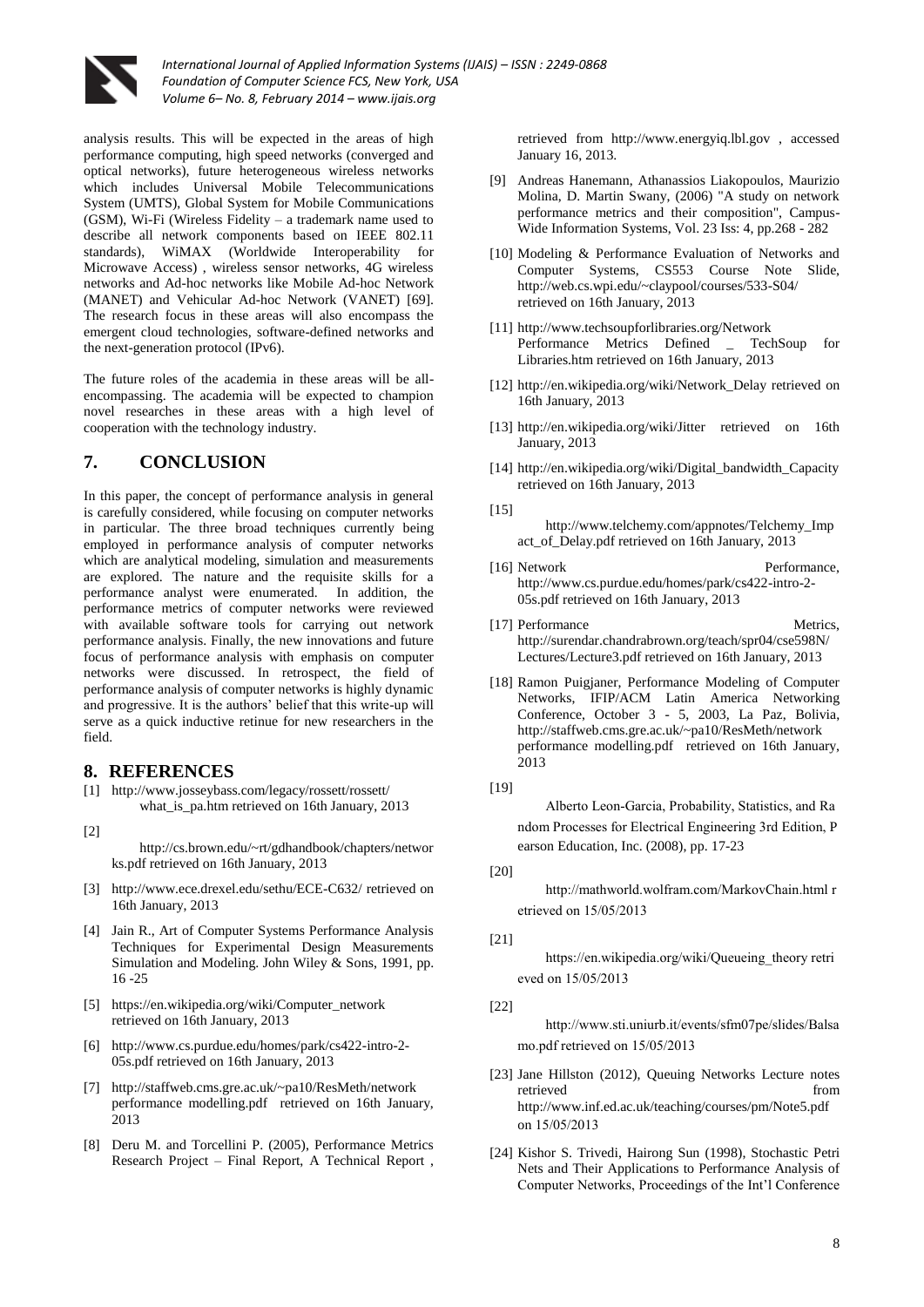

Operational Research, retrieved from http://citeseerx.ist.psu.edu/viewdoc/summary?doi=10.1.1 .44.4578 on 17/5/2013

- [25] http://camars.kaist.ac.kr/~maeng/cs710/esd07/PetriNets Properties, Analysis and Applications.pdf retrieved on 17/5/2013
- [26]

http://embedded.eecs.berkeley.edu/Research/hsc/cla ss.F03/ee249/discussionpapers/PetriNets.pdf retrieved on 17/05/2013

- [27] M. Ajmone Marsan, G. Balbo, and G. Conte, A Class of Generalized Stochastic Petri Nets for the Performance Evaluation of Multiprocessor Systems", retrieved from http://citeseerx.ist.psu.edu/viewdoc/summary?doi=10.1.1 .90.8002 on 17/5/2013
- [28] Gianfrance Ciardo (1989), Analysis of Large Stochastic Petri Net Models, PHD Thesis, Department of Computer Science, Duke University retrieved from http://www.cs.ucr.edu/~ciardo/pubs/CiardoPhdThesis.pd f on 17/5/2013
- [29] G. Ciardo, J. Muppala, K.S. Trivedi (1992), Analyzing Concurrent and Fault-tolerant Software Using Stochastic Reward Nets. retrieved from http://citeseerx.ist.psu.edu/viewdoc/summary?doi=10.1.1 .16.1072 on 17/5/2013
- [30] Andrea Bobbio , Antonio Puliafito , Miklós Telek , Kishor S. Trivedi (1998), Recent Developments in Non-Markovian Stochastic Petri Nets, retrieved from http://citeseerx.ist.psu.edu/viewdoc/summary?doi=10.1.1 .26.5807 on 17/5/2013
- [31] Brigitte Plateau and W. J. Stewart (1997), Stochastic Automata Networks, retrieved from http://citeseerx.ist.psu.edu/viewdoc/summary?doi=10.1.1 .47.7863 on 17/5/2013
- [32] Anne Benoit, Brigitte Plateau and William J. Stewart (2001), Memory Efficient Iterative Methods for Stochastic Automata Networks, retrieved from http://hal.inria.fr/inria-00072328/en/ on 17/5/2013
- [33] J. B. Othman, L. Mokdad, M. O. Cheikh and M. Sene (2009), Performance analysis of composite web services using Stochastic Automata Networks over IP network, Proceedings of the 14th IEEE Symposium on Computers and Communications (ISCC 2009), July 5-8, Sousse, Tunisia. pp. 92-97
- [34] J. Brigitte Plateau and Karim Atif (1991), *Stochastic Automata Network For Modeling Parallel Systems,*  retrieved from  $\sim$ reo.project.cwi.nl/reo/export/2469/docs/QIAintoMC/relat ed/e1093.pdf on 17/5/2013
- [35] J. Hillston (2005), *Fluid Flow Approximation of PEPA models*, Proceedings of the 2nd Int'l Conference on the Quantitative Evaluation of Systems, IEEE Computer Society, retrieved from *www.dcs.ed.ac.uk/pepa/fluidflow.pdf* on 17/5/2013
- [36] http://en.wikipedia.org/wiki/PEPA 17/5/2013
- [37] J. Hillston (1996), *A Compositional Approach to Performance Modeling,* Cambridge University Press

ISBN 0-521-57189-8, retrieved from *http://www.dcs.ed.ac.uk/pepa/book.pdf* on 17/5/2013

- [38] J. Hillston (2005), Tuning systems: From composition to performance, Computer Journal, retrieved from http://www.dcs.ed.ac.uk/pepa/tuningsystems.pdf on 17/5/2013
- [39] http://homepages.inf.ed.ac.uk/jeh/venice2013/Note2.pdf retrieved on 18/5/2013
- [40] http://www.inf.ed.ac.uk/teaching/courses/pm/Note13.pdf retrieved on 18/5/2013
- [41] http://www.inf.utfsm.cl/~hallende/download/ Simul-2- 2002/Introduction to Modeling and Simulation.pdf retrieved on 18/5/2013
- [42] Harry Perros (2009), Computer Simulation Techniques: The definitive introduction!, retrieved from http://www.csc.ncsu.edu/faculty/perros//simulation.pdf on 18/5/2013
- [43] G Martinovic, B Petrisevac and D Zagar (2010), Monitoring and measurement of computer network performance, Technical Gazette 17, 3, pp. 317-326
- [44] Network Performance Measurement and Analysis, from http://www.cs.wisc.edu/~pb/640/perform.ppt retrieved on 18/5/2013
- [45] Network Performance Measurement and Analysis Part 1: A Server-Based Measurement Infrastructure, http://citeseerx.ist.psu.edu/viewdoc/download?doi=10.1. 1.47.2703 retrieved on 30/5/2013
- [46] Jing Xie (2011), A Temporal Network Calculus for Performance Analysis of Computer Networks, PhD Thesis, Norwegian University of Science & Technology, Faculty of Information Technology, Mathematics & Electrical Engineering, Department of Telematics. Pp. 3- 5
- [47] Joze Mohorko, Fras Matjaz and Klampfer Sasa (2008), Advanced Modeling and Simulation Methods for Communication Networks, Microwave Review, retrieved from
- [48] List of Computer Simulation Software http://en.wikipedia.org/wiki/List\_of\_computer\_simulatio n\_software retrieved 10/06/2013
- [49] Wehrle K., Günes M. and Gross J. (2010), Modeling and Tools for Network Simulation, published by Springer, ISBN 978-3-642-12331-3
- [50] CAIDA Measurement Tool Taxonomy, retrieved from http://www.caida.org/Tools/taxonomy.htm on 10/06/2013
- [51] CAIDA Measurement and Analysis Tools, retrieved from http://www.caida.org/Tools/Measurement and Analysis Tools.htm on 10/06/2013
- [52] A Survey of Network Traffic Monitoring and Analysis Tools, retrieved from on  $10/06/2013$
- [53] http://en.wikipedia.org/wiki/Innovation, retrieved on 11/06/2013
- [54] S. Gilmore and J. Hillston (1994), The PEPA Workbench: A Tool to Support a Process Algebra-based Approach to Performance Modeling,